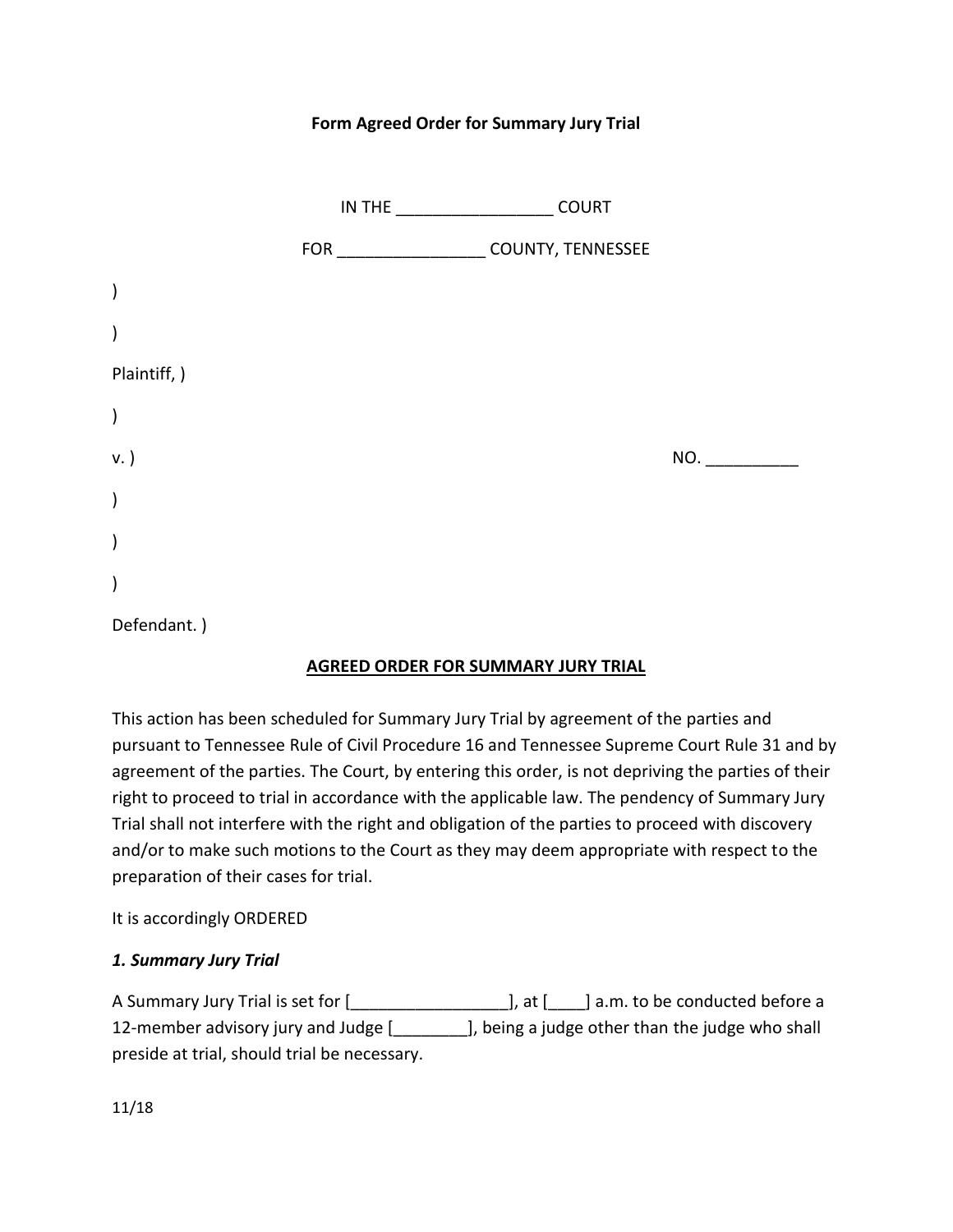# *2. Challenges*

Plaintiff(s) shall be entitled to exercise three challenges, and defendant(s) collectively shall be entitled to exercise three challenges after a brief voir dire examination to be conducted by counsel. There shall be no alternate jurors.

#### *3. Jury Instructions*

Counsel shall submit proposed jury instructions along with briefs on any novel issues of law presented by the case on or before [2001].

### *4. Attendance*

# *4.1 Parties to Attend*

The parties themselves shall attend the Summary Jury Trial unless excused as provided in this section. This requirement reflects the Court's view that one of the principal purposes of the Summary Jury Trial is to afford litigants an opportunity to articulate their positions and to hear, first-hand, both their opponent's version of the matters in dispute and a neutral assessment of the relative strengths of every party's case. A party other than a natural person (e.g., a corporation or association) satisfies this attendance requirement if it is represented at the Summary Jury Trial by a person (other than outside counsel) with authority to enter stipulations (of fact, law, or procedure) and to bind the party to terms of a settlement. A party that is a governmental unit need not have present at the Summary Jury Trial the persons who would be required to approve a settlement before it could become final (e.g., the members of a city council or the chief executive of a county or major agency) but must send to the session a representative, in addition to trial counsel, who is knowledgeable about the facts of the case and the party's position and is the person who has the authority and responsibility to make recommendations to the ultimate decision-making body. In cases involving insurance carriers, representatives of the insurance companies, with authority, shall attend the Summary Jury Trial.

#### *4.2 Attorneys to Attend*

Each party shall be represented at the Summary Jury Trial by the attorney expected to be primarily responsible for handling the trial of the matter.

# *4.3 Excuses for Non-Attendance*

A party or lawyer shall be excused from attending the Summary Jury Trial only after a showing that attendance would impose an extraordinary or otherwise unjustifiable hardship. A party or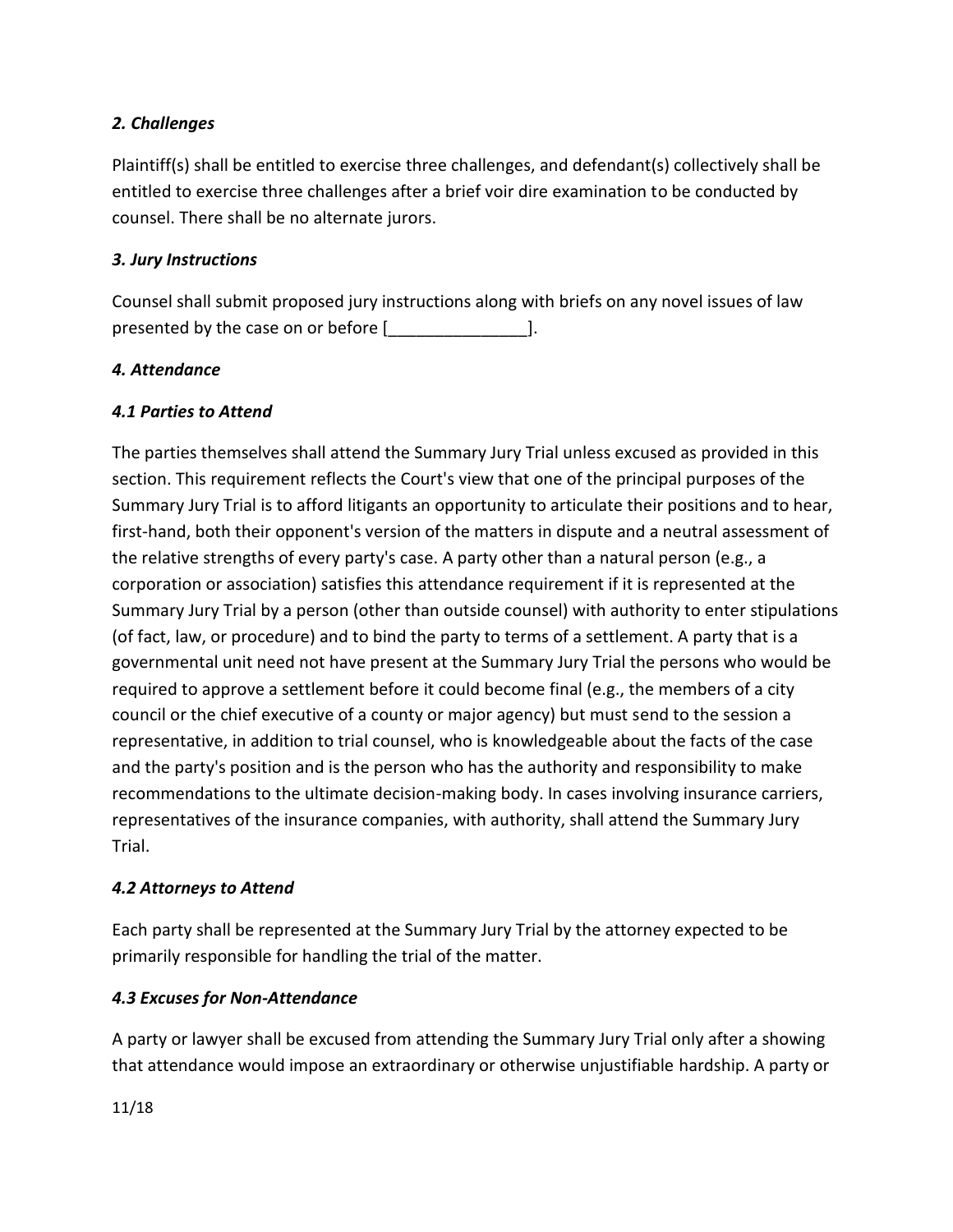lawyer seeking to be excused must petition the judge, in writing, no fewer than 15 calendar days before the date set for the Summary Jury Trial. Any such petition shall be in the form of a letter to the judge, a copy of which shall be sent to all parties, and which shall set forth all considerations that support the Request and shall state realistically the amount in controversy in the case. The Judge shall rule on such petitions. A party or lawyer who is excused from appearing in person at the Summary Jury Trial shall be available to participate by telephone.

# *4.4 Attendance of Non-Parties*

With approval of the judge, subpoenas may be issued to compel the presence of non- parties.

#### *5. Evidence*

All evidence shall be presented through attorneys for the parties with the exception that video presentations by experts or others shall be permitted. The attorneys may summarize and comment on the evidence and may summarize or quote directly from depositions, interrogatories, requests for admissions, documentary evidence and sworn statements of potential witnesses. However, no witness's testimony may be referred to unless the reference is based upon one of the products of the various discovery procedures, or upon a written, sworn statement of the witness, or upon representation of counsel that the witness would be called at trial, and that counsel has been told the substance of the witness's proposed testimony by the witness.

#### *6. Bifurcation*

6.1 This Summary Jury Trial shall be bifurcated into a liability phase and a damages phase. Plaintiff(s) shall (collectively) be allotted [\_\_\_\_\_\_] to make a presentation to the jury regarding the facts of the case regarding liability. Defendants shall (each) be allotted [\_\_\_\_\_\_\_] for their presentation of the facts of the case regarding liability. Plaintiffs and defendants (collectively) shall each be allotted [1,100] is make a final presentation, which shall include any rebuttal on the question of liability. Plaintiffs may divide their presentation so as to speak last.

6.2 Regardless of whether the jury returns a verdict of liability, the Summary Jury Trial shall contain a damage phase. Plaintiff(s) shall be allotted [\_\_\_\_\_\_\_\_] for a presentation on damages. Defendants shall be allotted [1,100] for a presentation on damages. Plaintiffs may divide their presentation so as to speak last.

# *7. Exhibits*

11/18 Before the Summary Jury Trial, counsel shall confer with regard to physical exhibits, including documents and reports. The parties shall make a list from all available exhibits they intend to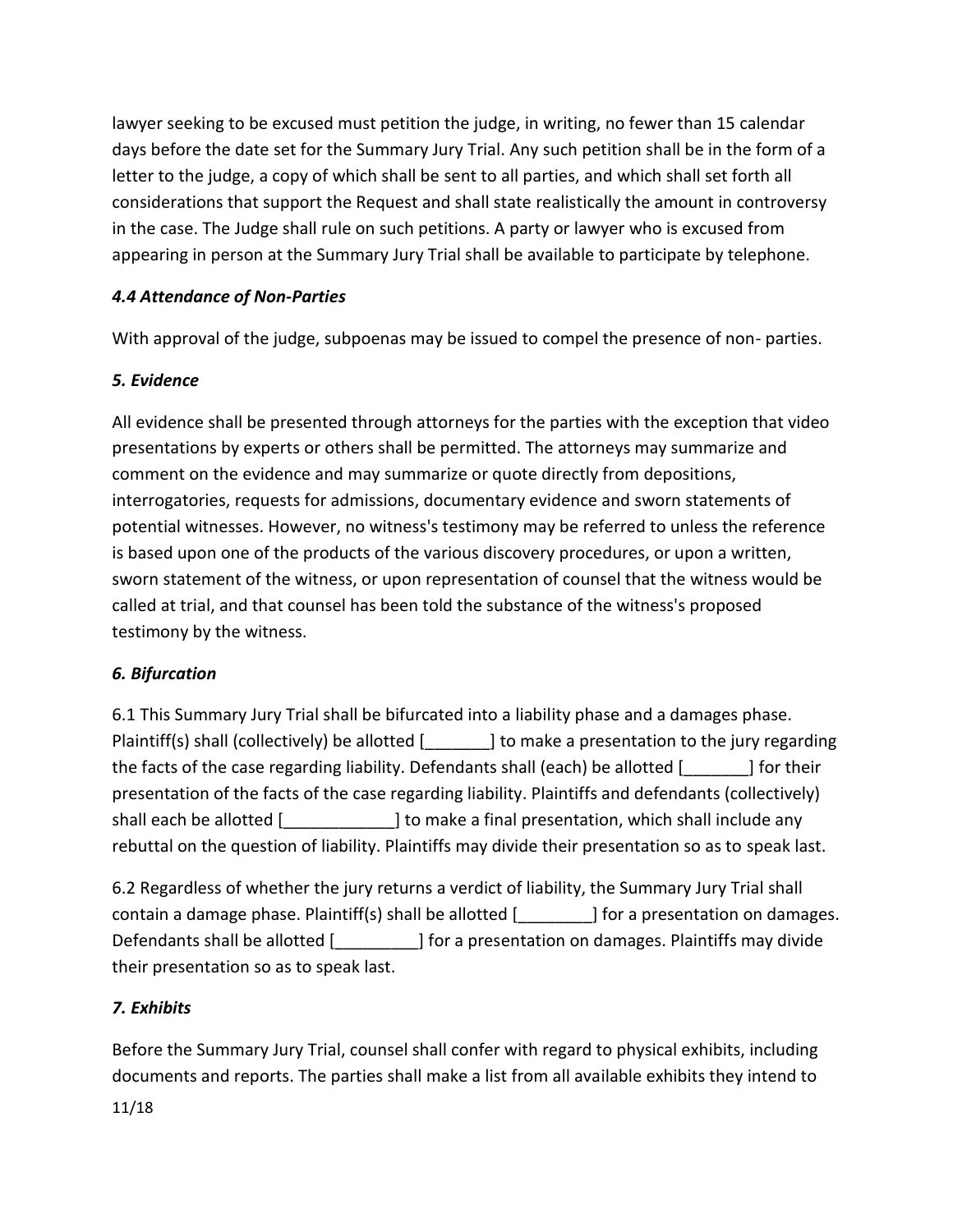use at the Summary Jury Trial for inspection by opposing counsel on or before [\_\_\_\_\_\_\_\_\_\_\_\_\_]. Additionally, the parties shall jointly prepare and submit to the Court and courtroom deputy at the outset of the trial a list of the exhibits which have been marked, tagged and numbered by the parties. The parties, prior to the Summary Jury Trial date, shall endeavor to stipulate the admissibility of the exhibits. If the parties cannot stipulate the admissibility of any exhibit, the Court shall rule, if practical, on its admissibility prior to the commencement of the Summary Jury Trial.

### *8. Objections*

Objections shall be received if, in the course of a presentation, counsel goes beyond the limits of propriety in presenting statements as to evidence or argument thereon. After presentations by counsel, the jury shall be given an abbreviated charge on the applicable law.

### *9. Form of Verdict*

The jury may return either a consensus verdict or a special verdict consisting of an anonymous statement of each juror's findings on the issues submitted. The jury shall be encouraged to reach a consensus verdict. Counsel are encouraged to agree upon a verdict form. If agreement cannot be reached, each party desiring to submit a proposed verdict form must do so by [end and the judge shall then prepare a verdict form.

#### *10. Record*

Unless specifically authorized by the Court, the proceedings shall not be recorded.

#### *11. Stipulation for Binding Determination*

Counsel may stipulate that a consensus verdict by the jury shall be deemed a final determination on the merits and that judgment be entered thereon by the Court, or may stipulate to any other use of the verdict that shall aid in the resolution of the case. Any such stipulations may be made at any time before, during or after the proceedings.

# *12. Confidential Admissibility of Statements*

The Court and all counsel and parties shall treat as confidential all written and oral communications made in connection with or during the Summary Jury Trial process. The Court hereby extends to all such communications all the protections afforded by Tennessee Rule of Evidence 408. No communication made in connection with any summary judgment should be used for any purpose (including impeachment) in any pending or future proceeding in this Court, nor shall anything in this paragraph be construed to prohibit parties from entering and